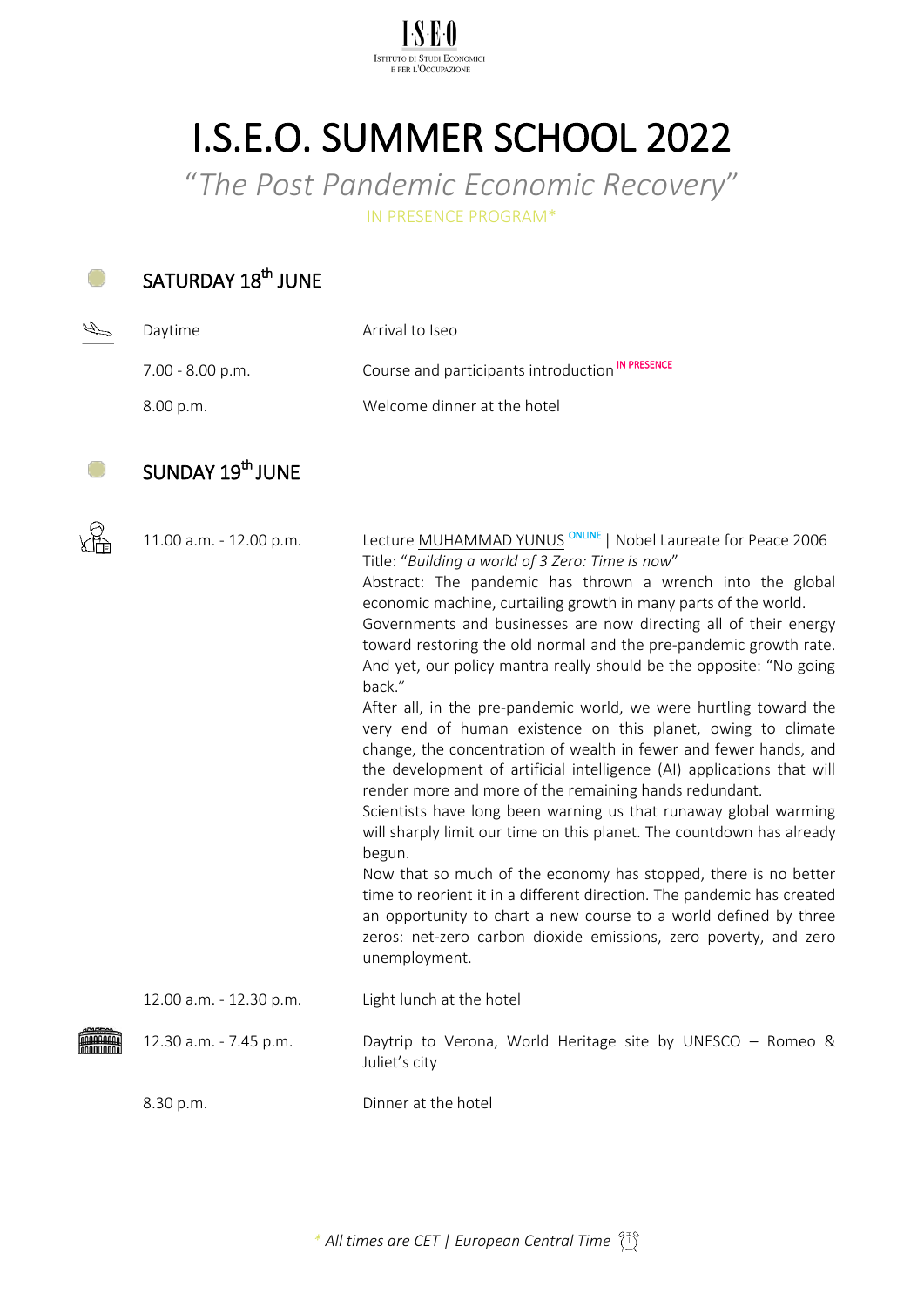| MONDAY 20 <sup>th</sup> JUNE |                                                                                                                                                                                                                                                                                                                                                                                                                                                                                                                                                                                                                                                                                                                                                                                                                                                                                                                                                                                                                                                                                                                                                        |
|------------------------------|--------------------------------------------------------------------------------------------------------------------------------------------------------------------------------------------------------------------------------------------------------------------------------------------------------------------------------------------------------------------------------------------------------------------------------------------------------------------------------------------------------------------------------------------------------------------------------------------------------------------------------------------------------------------------------------------------------------------------------------------------------------------------------------------------------------------------------------------------------------------------------------------------------------------------------------------------------------------------------------------------------------------------------------------------------------------------------------------------------------------------------------------------------|
| 9.00 a.m. - 12.00 p.m.       | I.S.E.O. Summer School Grand Opening IN PRESENCE<br>Public Conference with MICHAEL SPENCE (Nobel in Economics<br>2001), SIMONE MANGANELLI (European Central Bank) and ROBERTO<br>SAVONA (University of Brescia) at the University of Brescia<br>Title: "Pandemic, War. Compound Risks in uncertain geopolitical<br>scenarios"                                                                                                                                                                                                                                                                                                                                                                                                                                                                                                                                                                                                                                                                                                                                                                                                                          |
| 12.30 p.m.                   | Lunch at the hotel                                                                                                                                                                                                                                                                                                                                                                                                                                                                                                                                                                                                                                                                                                                                                                                                                                                                                                                                                                                                                                                                                                                                     |
| 2.30 - 4.30 p.m.             | Lecture MICHAEL SPENCE IN PRESENCE   Nobel in Economics 2001, NY<br>University<br>Title: "Major Transformations in the Global Economy"<br>Abstract: There are at least 4 major transformations in the global<br>economy, in a sense running in parallel, interacting. They are a<br>multi-dimensional digital transformation, the energy transition<br>required for sustainability, a biomedical scientific and technological<br>revolution and a massive shift of the shift of the global economy<br>toward emerging economies. I will argue that these are being driven<br>in part by powerful accessible and low cost tools and technologies.<br>They all present major opportunities for inclusive and sustainable<br>growth patterns. But also major challenges and risks. There is a<br>global explosion of entrepreneurial activity not seen before, much of<br>it related to digital opportunities and the deep global penetration of<br>the global internet. There is also a shift in the global supply/demand<br>balances that are important in understanding short to medium term<br>headwinds to growth and for guiding policy priorities. |
| 5.30 - 7.30 p.m.             | Lecture <b>GERNOT WAGNER<sup>ONLINE</sup></b>   Columbia University<br>Title: "Covid, Ukraine, and Climate"<br>Abstract: In this talk, climate economist Gernot Wagner will focus on<br>systemic risks like the Covid-19 pandemic and draw parallels to<br>unmitigated climate change. Covid-19 and the war in Ukraine are<br>both examples of negative surprise events. Climate change, too, is<br>beset with risks, uncertainties, and large-scale tipping point $-$ with<br>an important twist. For climate change, the world is in a race<br>between negative climatic and positive socio-economic tipping<br>points, driven by massive advances in low-carbon, high-efficiency<br>technologies.                                                                                                                                                                                                                                                                                                                                                                                                                                                   |
| 8.00 p.m.                    | Dinner at the hotel                                                                                                                                                                                                                                                                                                                                                                                                                                                                                                                                                                                                                                                                                                                                                                                                                                                                                                                                                                                                                                                                                                                                    |
| TUESDAY 21st JUNE            |                                                                                                                                                                                                                                                                                                                                                                                                                                                                                                                                                                                                                                                                                                                                                                                                                                                                                                                                                                                                                                                                                                                                                        |
| 10.00 a.m. - 12.00 p.m.      | Lake Iseo Kayak tour                                                                                                                                                                                                                                                                                                                                                                                                                                                                                                                                                                                                                                                                                                                                                                                                                                                                                                                                                                                                                                                                                                                                   |
| 12.30 p.m.                   | Lunch at the hotel                                                                                                                                                                                                                                                                                                                                                                                                                                                                                                                                                                                                                                                                                                                                                                                                                                                                                                                                                                                                                                                                                                                                     |
| 2.00 - 4.30 p.m.             | IN PRESENCE<br>Lecture ROBERT WESCOTT<br>President, Keybridge & former<br>chief economist White House                                                                                                                                                                                                                                                                                                                                                                                                                                                                                                                                                                                                                                                                                                                                                                                                                                                                                                                                                                                                                                                  |

 $I.S.E.0$ Istituto di Studi Economici<br>e per l'Occupazione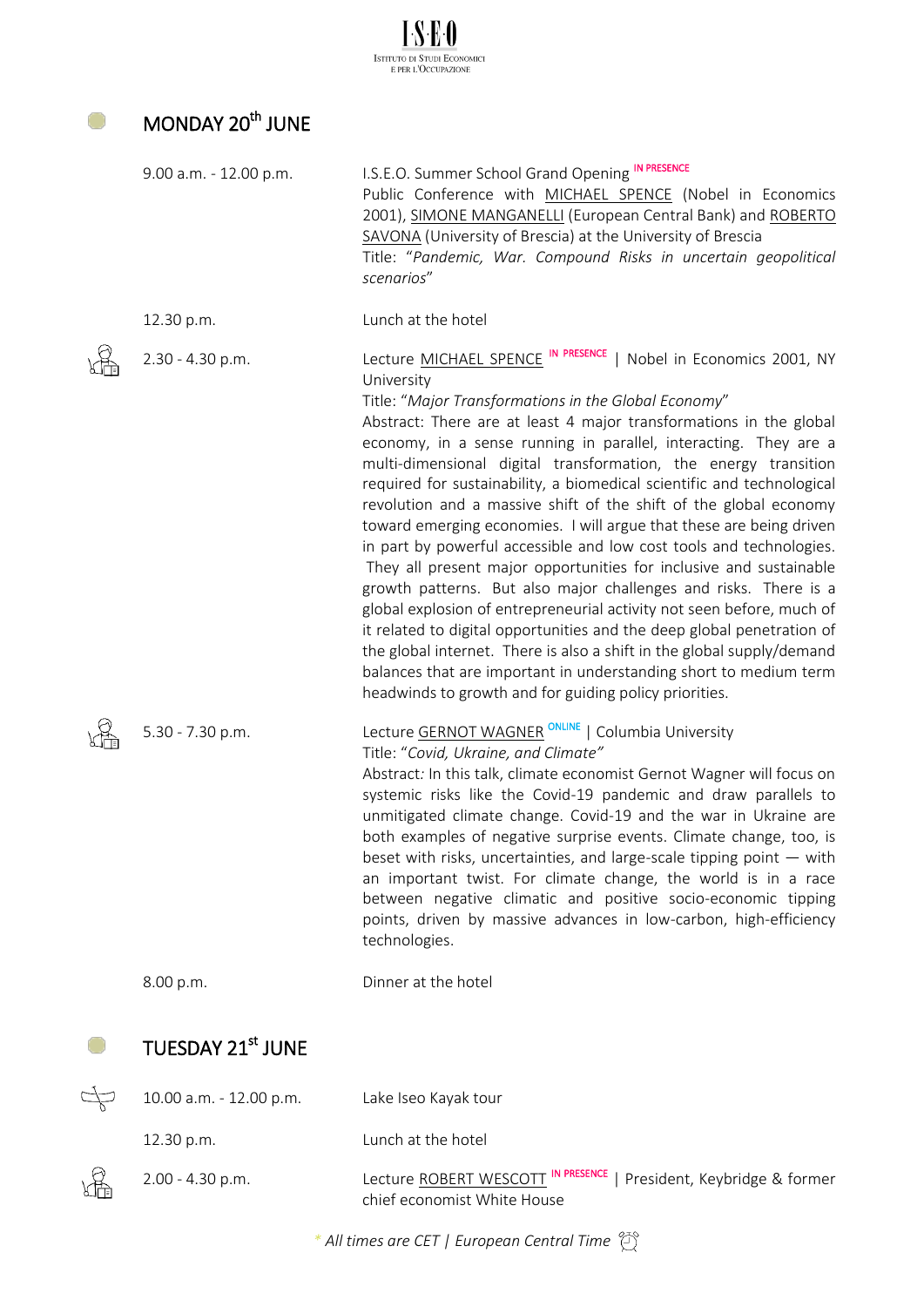

Title: "*The New Global Inflation Problem—How Fiscal and Monetary Policies to Fight the COVID Pandemic Have Aggravated Inflation and What Can Be Done About It"*

Abstract: Over most of the past 20 years, U.S. inflation was well anchored in the 2 percent range, and inflation in Europe and Japan was even lower. However, the COVID pandemic in 2020-21 greatly disrupted world economic activity and caused tens of millions of workers around the world to lose their jobs.

In response, industrial-country governments undertook massive stimulus measures to try to repair labor markets and restore their economies to health. The U.S., for example, pumped \$6 trillion in fiscal stimulus into the economy, had the Federal Reserve expand its balance sheet by \$5 trillion, and pushed interested rates to zero. By spring 2022, U.S. inflation was running at the highest rate in more than 40 years and the need for corrective policy action was apparent to all observers. In this lecture, Robert Wescott will trace through the elements of the U.S. COVID policy response, the causes of the acceleration of U.S. inflation, and key developments in the U.S. labor market—including the shift to the "Great Resignation," whereby 3 percent of U.S. workers are now quitting their jobs each month. This lecture will address the role of supply chain disruptions, shifts in consumer spending behavior, and the contributing effects of rising world oil prices in the wake of Russia's invasion of Ukraine in February 2022. Wescott also will discuss the interest rate response needed from by the Fed, and the expected impact on financial markets and asset values in general, the housing market, and the U.S. labor market.

### 5.30 - 7.30 p.m. Lecture DARON ACEMOGLU <sup>ONLINE</sup> | (Mit) Artificial Intelligence

### Title: "*Harms of AI and how to avoid them"*

Abstract: There is tremendous amount of excitement and some headline-grabbing progress in artificial intelligence today. Many view AI technologies as transformative and ultimately highly beneficial. But as they have spread throughout the economy in our social lives, some of their negative consequences have also become apparent. In this talk, I will place the development of AI technologies and the broader framework of the effects of technologies on economic growth, inequality, wages, and politics. Throughout history, technologies have brought positive and negative effects, and the balance of these two often depend on political and social factors as well as the nature of technologies. There is typically a struggle over the control of technology and who will benefit from it. This lecture will overview a number of economic approaches that clarify these richer effects of technologies and then discuss how new digital technologies can be developed in different directions, with distinct effects on wages, inequality, democratic discourse, and corporate power.



8.30 p.m. Dinner in a pizzeria

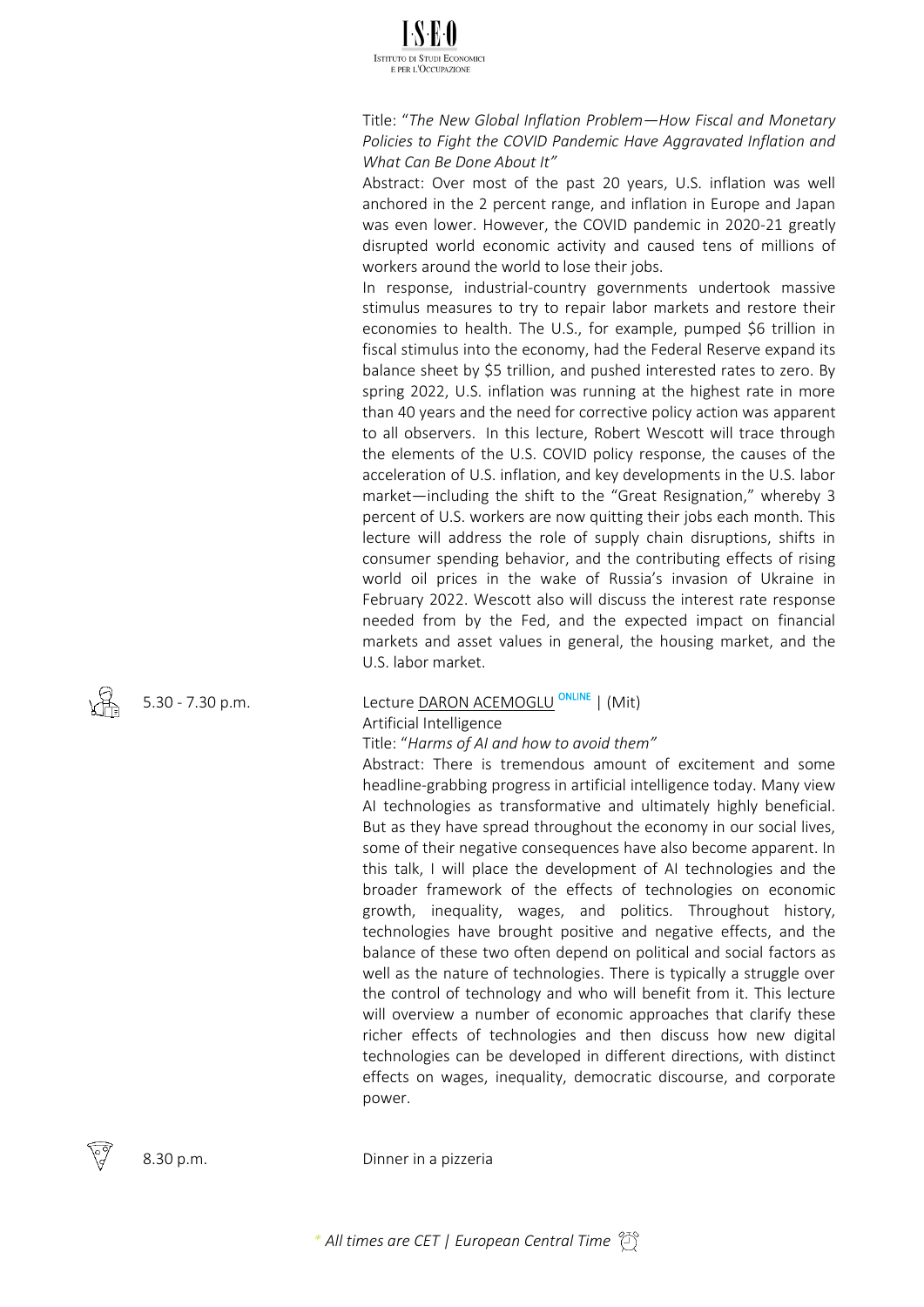

 $\sqrt{\frac{6}{2}}$ 

O

# WEDNESDAY 22<sup>nd</sup> JUNE

| 9.30 - 11.00 a.m.  | Iseo town guided tour                                                                                                                     |
|--------------------|-------------------------------------------------------------------------------------------------------------------------------------------|
| 12.30 p.m.         | Lunch at the hotel                                                                                                                        |
| $4.00 - 6.00 p.m.$ | Lecture ESTHER DUFLO<br>Nobel Laureate in Economics 2019,<br>Mit<br>Title: "Social Experiments to Fight Poverty: from Research to Policy" |
| 7.30-11.30 p.m.    | Gala Dinner at Berlucchi winery in Franciacorta with the<br>delivery ceremony of the diplomas and guided tour to the wine<br>cellars      |

#### THURSDAY 23<sup>rd</sup> JUNE  $\bullet$

| Morning time     | Free time                                                                                                                                                                                                                                                                                                                                                                                                                                                                                                                                                                                                                                                                                                                                                                                                                                                                                                                                                                                                                                                                                                                                                                                                                                                                                     |
|------------------|-----------------------------------------------------------------------------------------------------------------------------------------------------------------------------------------------------------------------------------------------------------------------------------------------------------------------------------------------------------------------------------------------------------------------------------------------------------------------------------------------------------------------------------------------------------------------------------------------------------------------------------------------------------------------------------------------------------------------------------------------------------------------------------------------------------------------------------------------------------------------------------------------------------------------------------------------------------------------------------------------------------------------------------------------------------------------------------------------------------------------------------------------------------------------------------------------------------------------------------------------------------------------------------------------|
| 12.30 p.m.       | Lunch at the hotel                                                                                                                                                                                                                                                                                                                                                                                                                                                                                                                                                                                                                                                                                                                                                                                                                                                                                                                                                                                                                                                                                                                                                                                                                                                                            |
| 2.00 - 4.30 p.m. | DANIELE BIANCHI <sup>IN PRESENCE</sup>   Queen Mary University of London<br>Title: "Digital currencies in the post-pandemic era: What does a<br>decentralized future look like?"<br>Abstract: With the rising prices and public awareness of Bitcoin,<br>investors and the public at large, have been drawn to digital<br>currency markets by the promise of significant returns compared<br>with the paltry or negative yields on offer from cash, fixed income or<br>other traditional asset classes. Yet, regulators and policy makers<br>alike have been increasingly questioning the possible consequences<br>for financial stability should digital currencies become a sizable<br>fraction of traditional financial markets, while at the same time<br>advocating for the use of so-called Central Bank Digital Currencies<br>(CBDC). In this lecture prof. Bianchi will review the risks and<br>opportunities that digital currencies represent for both advanced<br>and emerging economies in the post-pandemic era. More<br>importantly, we will establish whether there is a role for institutions<br>and governmental agencies in offsetting some of the risks due to the<br>extremely high volatility and low liquidity that currently characterize<br>digital currency markets. |
| 5.30 - 7.30 p.m. | Lecture MICHELA NARDO IN PRESENCE   European Commission<br>Title: "Post Covid-19 landscape: strategic autonomy and other EC<br>tools to navigate the change"<br>Abstract: The pandemic has accelerated the re-direction of<br>European policy action towards ecosystems rather than sectors or                                                                                                                                                                                                                                                                                                                                                                                                                                                                                                                                                                                                                                                                                                                                                                                                                                                                                                                                                                                                |

*\* All times are CET | European Central Time*

territories and has shown the need to address economic and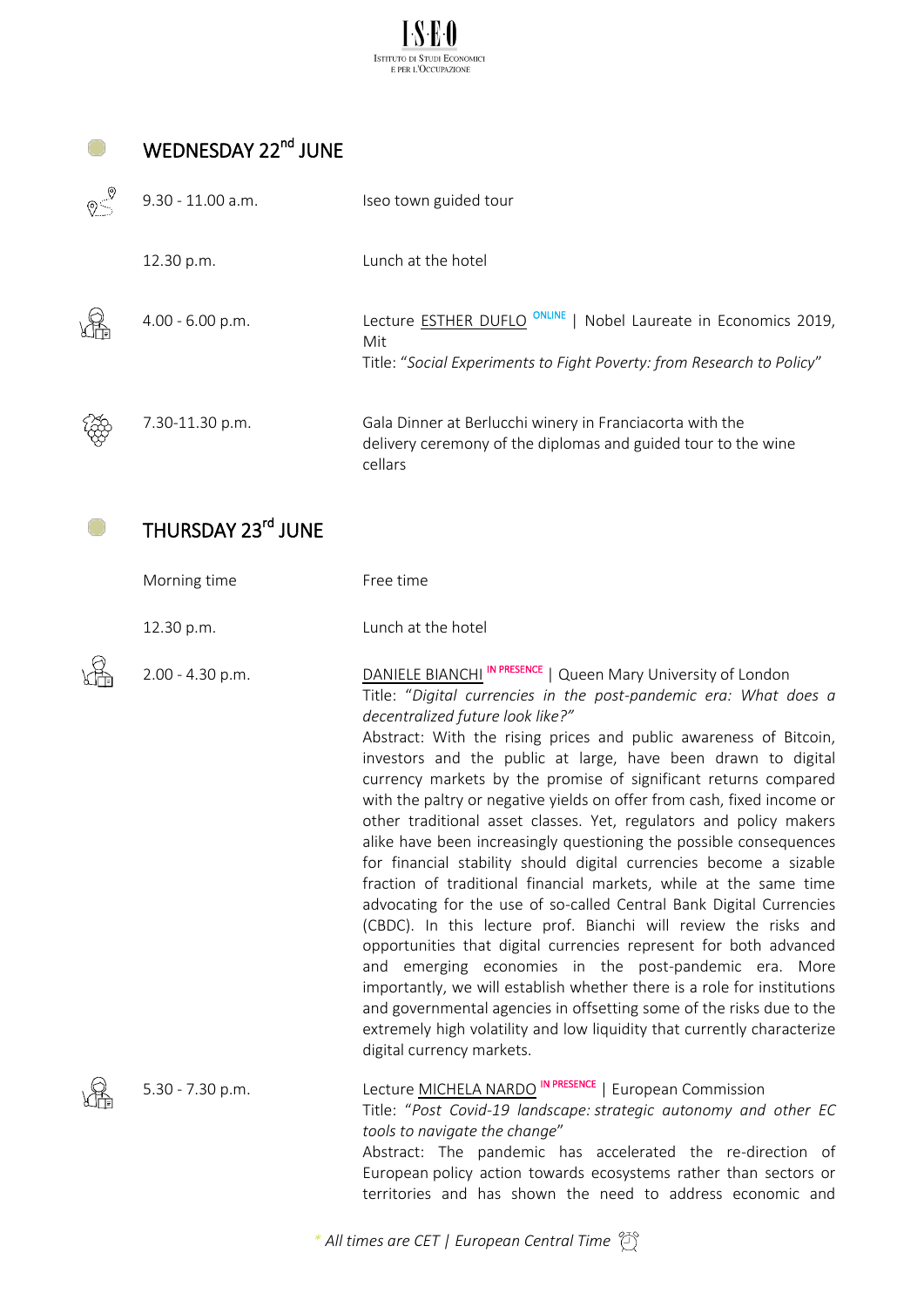

geopolitical challenges in a strategic and interconnected manner. The presentation will discuss the recent changes in policy instruments at the EU level and highlight the interplay between policy and research.

O

O

8.00 p.m. Dinner at the hotel

### FRIDAY 24<sup>th</sup> JUNE

| $9.30 - 10.15$ a.m.<br>$10.30 - 11.15$ a.m.<br>11.30 a.m. - 12.15 p.m. | "Your Lecture" session 1 – Alfieri Luca<br>"Your Lecture" session 2 - Dubinina Evgeniya<br>"Your Lecture" session 3 - Castellani Davide<br>All the "Your lecture" sessions will be coordinated by prof. Sergio<br>Vergalli (University of Brescia, president of the Italian Association of<br>Environmental and Resource Economist) |
|------------------------------------------------------------------------|-------------------------------------------------------------------------------------------------------------------------------------------------------------------------------------------------------------------------------------------------------------------------------------------------------------------------------------|
| 12.30 p.m.                                                             | Lunch at the hotel                                                                                                                                                                                                                                                                                                                  |
| $2.00 - 4.00$ p.m.                                                     | Lecture ABHIJIT BANERJEE <sup>ONLINE</sup><br>Nobel Laureate in Economics 2019<br>Development Economics                                                                                                                                                                                                                             |
| 8.00 p.m.                                                              | Farewell dinner at the restaurant Osteria Ai Nidri                                                                                                                                                                                                                                                                                  |

## SATURDAY 25<sup>th</sup> JUNE

Daytime **Participants'** departure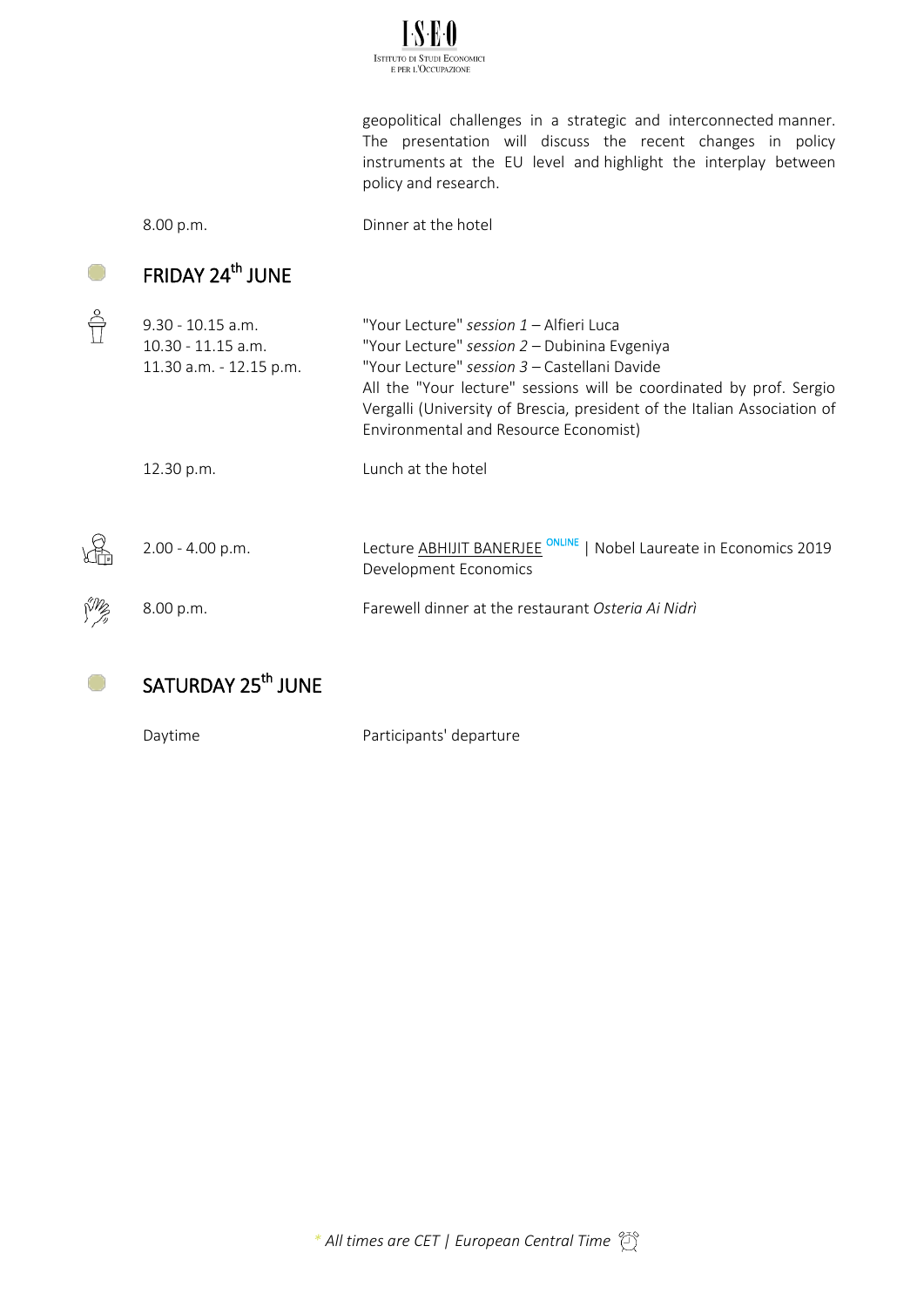

# *The Speakers*



#### Brief Profile of Abhijit BANERJEE

Abhijit Banerjee currently serves at the Massachusetts Institute of Technology as the Ford Foundation International Professor of Economics. Banerjee has rendered his services at Harvard University and Princeton University. He taught at Harvard University and Princeton University before becoming a professor at the Massachusetts Institute of Technology. Abhijit Banerjee married his fellow researcher, Esther Duflo, with whom he also shared the Prize in Economic Sciences 'for their experimental approach to alleviating global poverty', together with Michael Kremer. In 2003 he cofounded the Abdul Latif Jameel Poverty Action Lab (J-PAL) with Esther Duflo and Sendhil Mullainathan, and he remains one of the Lab's Directors

Abhijit Banerjee along with his wife Esther Duflo worked on development economics. In 2004, Banerjee was elected as a fellow of the American Academy of Arts and Sciences. In 2009, he was awarded the Infosys Prize in the category of social sciences (economics). He is also the recipient of the inaugural Infosys Prize in the social sciences category of economics. In 2012, Banerjee and his co-author shared the Gerald Loeb Award Honorable Mention for their Business Book 'Poor Economics'.

In 2013, UN Secretary-General Ban Ki-Moon named Abhijit Banerjee to a panel of experts who were tasked to update the Millennium Development Goals after their expiry in 2015.

Last year, Abhijit Banerjee has written a cookbook titled *Cooking to Save*  Your Life, where he has expressed and documented his passion for food and cooking.

#### Brief Profile of Esther DUFLO

Esther Duflo is the Abdul Latif Jameel Professor of Poverty Alleviation and Development Economics in the Department of Economics at the Massachusetts Institute of Technology and a co-founder and co-director of the Abdul Latif Jameel Poverty Action Lab.

In her research, she seeks to understand the economic lives of the poor, with the aim to help design and evaluate social policies. She has worked on health, education, financial inclusion, environment and governance. Duflo was awarded the 2019 Nobel Prize for Economics for helping to develop an innovative experimental approach to alleviating global poverty with co-Laureates Abhijit Banerjee and Michael Kremer. Esther Duflo, and her two colleagues have introduced a new approach to obtaining reliable answers about the best ways to fight global poverty. It involves dividing this issue into smaller, more manageable, questions.

Since the mid-1990s, they have been able to test a range of interventions in different areas using field experiments, for example for improving educational outcomes or child health. Professor Esther Duflo's first degrees were in history and economics from Ecole Normale Superieure, Paris. She subsequently received a Ph.D. in Economics from MIT in 1999. With Abhijit Banerjee, she wrote *Poor Economics: A Radical Rethinking of the Way to*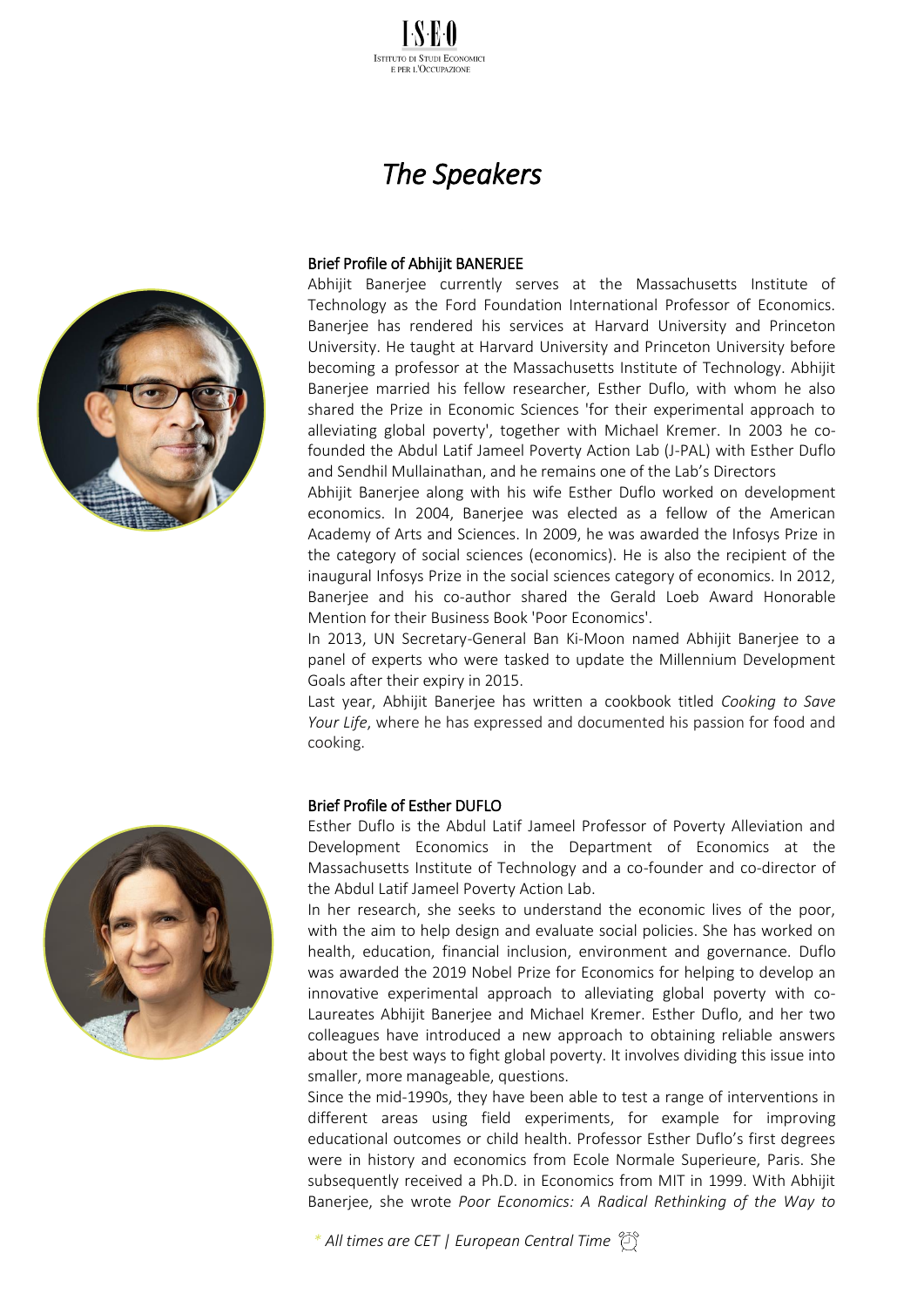

*Fight Global Poverty*, which won the Financial Times and Goldman Sachs Business Book of the Year Award in 2011 and has been translated into more than 17 languages, and the recently released *Good Economics for Hard Times.* Duflo is the Editor of the *American Economic Review*, a member of the National Academy of Sciences and a Corresponding Fellow of the British Academy.

### Brief Profile of Michael SPENCE

Michael Spence is a Nobel Laureate in Economics, he joined New York University Leonard N. Stern School of Business as a professor of economics in September 2010. He is a senior fellow at the Hoover Institution and the Philip H. Knight Professor Emeritus of Management in the Graduate School of Business at Stanford University. Professor Spence, whose research focuses on economic policy in emerging markets, the economics of information, and the impact of leadership on economic growth, was chairman of the independent Commission on Growth and Development (2006 - 2010), a global policy group focused on strategies for producing rapid and sustainable economic growth and reducing poverty.

He also serves as a consultant to PIMCO, a senior adviser at Oak Hill Investment Management, and as a member of the board of the Stanford Management Company as well as a number of public and private companies. Professor Spence was awarded the Nobel Memorial Prize in Economic Sciences in 2001 and the John Bates Clark Medal from the American Economics Association in 1981. He is a member of the American Economic Association and a fellow of the American Academy of Arts and Sciences and the Econometric Society. He was a professor of economics and business administration at Harvard University, chairman of its economics department, and dean of its Faculty of Arts and Sciences. Professor Spence earned a Ph.D. from Harvard University in 1972, a B.A./M.A. from Oxford University in 1968 and a B.A. (summa cum laude) from Princeton University in 1966. In 1966 he graduated from Princeton with a major in philosophy, one year later, in 1967 he majored in Mathematics at Oxford and entered PhD program in Economics at Harvard in the fall.

### Brief Profile of Muhammad YUNUS

Nobel Laureate Professor Muhammad Yunus is the founder of Grameen Bank, pioneering the concepts of microcredit and social business, founding more than 50 Social Business companies in Bangladesh. For his constant innovation and enterprise, the Fortune Magazine named Professor Yunus in March 2012 as "one of the greatest entrepreneurs of our time."

In 2006, Professor Yunus and Grameen Bank were jointly awarded Nobel Peace Prize.

Professor Muhammad Yunus is the recipient of 63 honorary degrees from universities across 26 countries. He is one of only seven individuals to have received the Nobel Peace Prize, the United States Presidential Medal of Freedom and the United States Congressional Gold Medal.

Professor Yunus has been stressing the need for a basic decision of 'No Going Back' to the old ways of thinking and doing. He proposes to create new roads to go to a new destination by creating a World of 3 Zeros - zero net carbon emission, zero wealth concentration for ending poverty once for all, and zero unemployment by unleashing entrepreneurship in everyone.



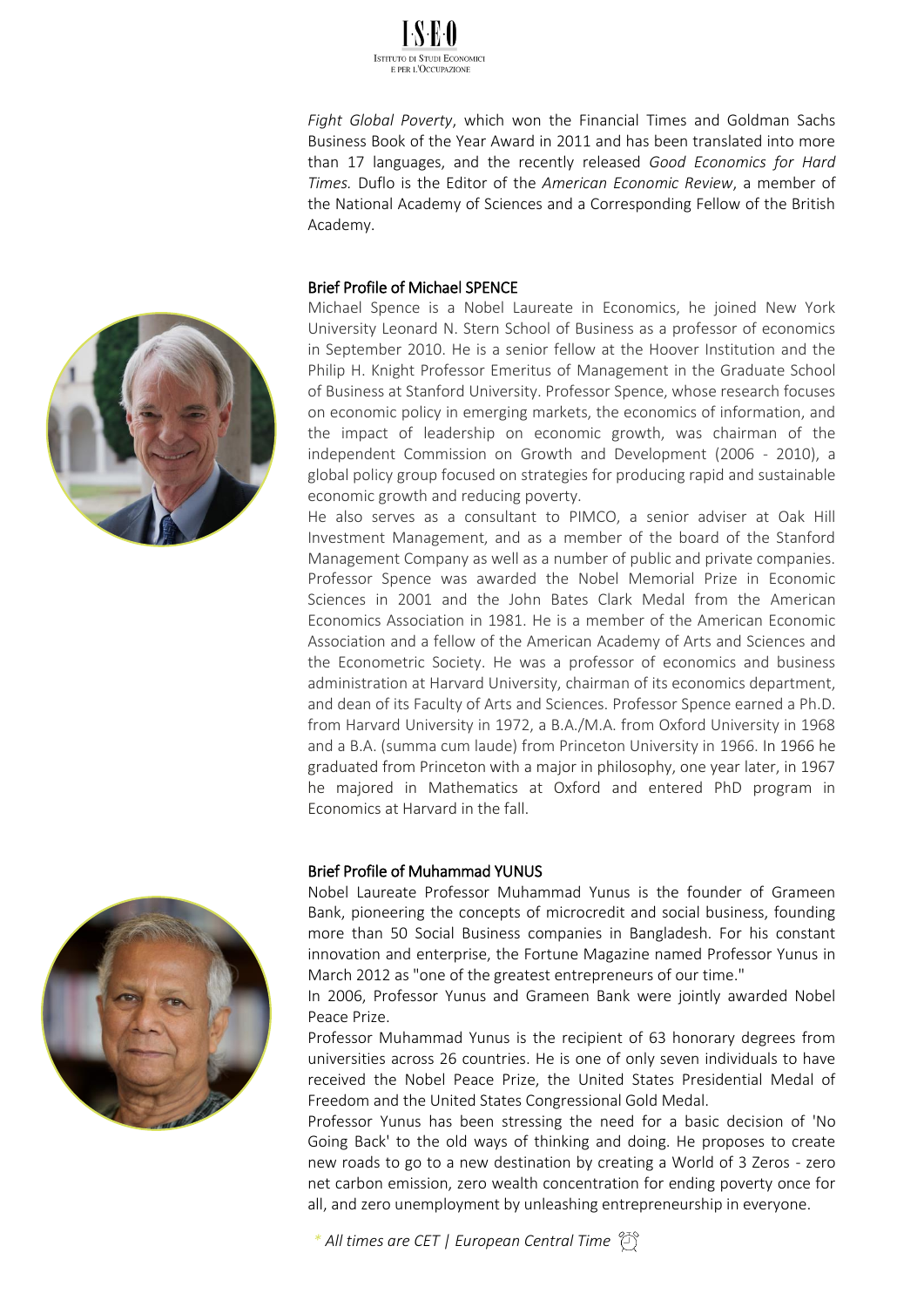

In the last couple years Professor Yunus has been campaigning for making the Covid 19 Vaccine as a Global Common Good since June 2020, urging the World Trade Organization to place a temporary waiver on Intellectual Property rights on vaccines to free up the global capacity to produce vaccines at all locations around the world. Professor Yunus has also launched a program of creating a network of 3ZERO Clubs, each club to be formed by five young people. The program aims to engage the global youth in initiating actions for creating solutions for global problems.

### Brief Profile of Daron ACEMOGLU

Daron Acemoglu is Professor of Economics in the Department of Economics at the Massachusetts Institute of Technology. He has received a BA in economics at the University of York, 1989, M.Sc. in mathematical economics and econometrics at the London School of Economics, 1990, and Ph.D. in economics at the London School of Economics in 1992. He is an elected fellow of the National Academy of Sciences (United States), the Science Academy (Turkey), the American Academy of Arts and Sciences, the Econometric Society, the European Economic Association, and the Society of Labor Economists. He has received numerous awards and fellowships, including the inaugural T. W. Shultz Prize from the University of Chicago in 2004, and the inaugural Sherwin Rosen Award for outstanding contribution to labor economics in 2004, Distinguished Science Award from the Turkish Sciences Association in 2006, the John von Neumann Award, Rajk College, Budapest in 2007. He was the recipient of the John Bates Clark Medal in 2005, awarded every two years to the best economist in the United States under the age of 40 by the American Economic Association, and the Erwin Plein Nemmers prize awarded every two years for work of lasting significance in economics. He holds Honorary Doctorates from the University of Utrecht, Bosporus University, and the University of Athens. Daron Acemoglu's areas of research include political economy, economic development and growth, human capital theory, growth theory, innovation, search theory, network economics and learning. His recent research focuses on the political, economic and social causes of differences in economic development across societies; the factors affecting the institutional and political evolution of nations; and how technology impacts growth and distribution of resources and is itself determined by economic and social incentives.





### Brief Profile of Daniele BIANCHI

Daniele Bianchi is an Associate Professor in Finance at the School of Economics and Finance, Queen Mary University of London, where now he teaches Big Data and Machine Learning, Big Data applications for Finance and Financial Econometrics.

In 2014 he started working as an Assistant Professor at the Warwick Business School, University of Warwick, until 2019, when he joined Queen Mary University of London as senior Lecturer.

Besides, he is an Economic Advisor for Aaro Capital Ltd. In London.

In 2014 he was awarded a Ph.D. By the Department of Finance at Bocconi University. He won other several awards, among which the Best paper award at the 3rd Cryptocurrency Research Conference at ICMA in 2020, the Best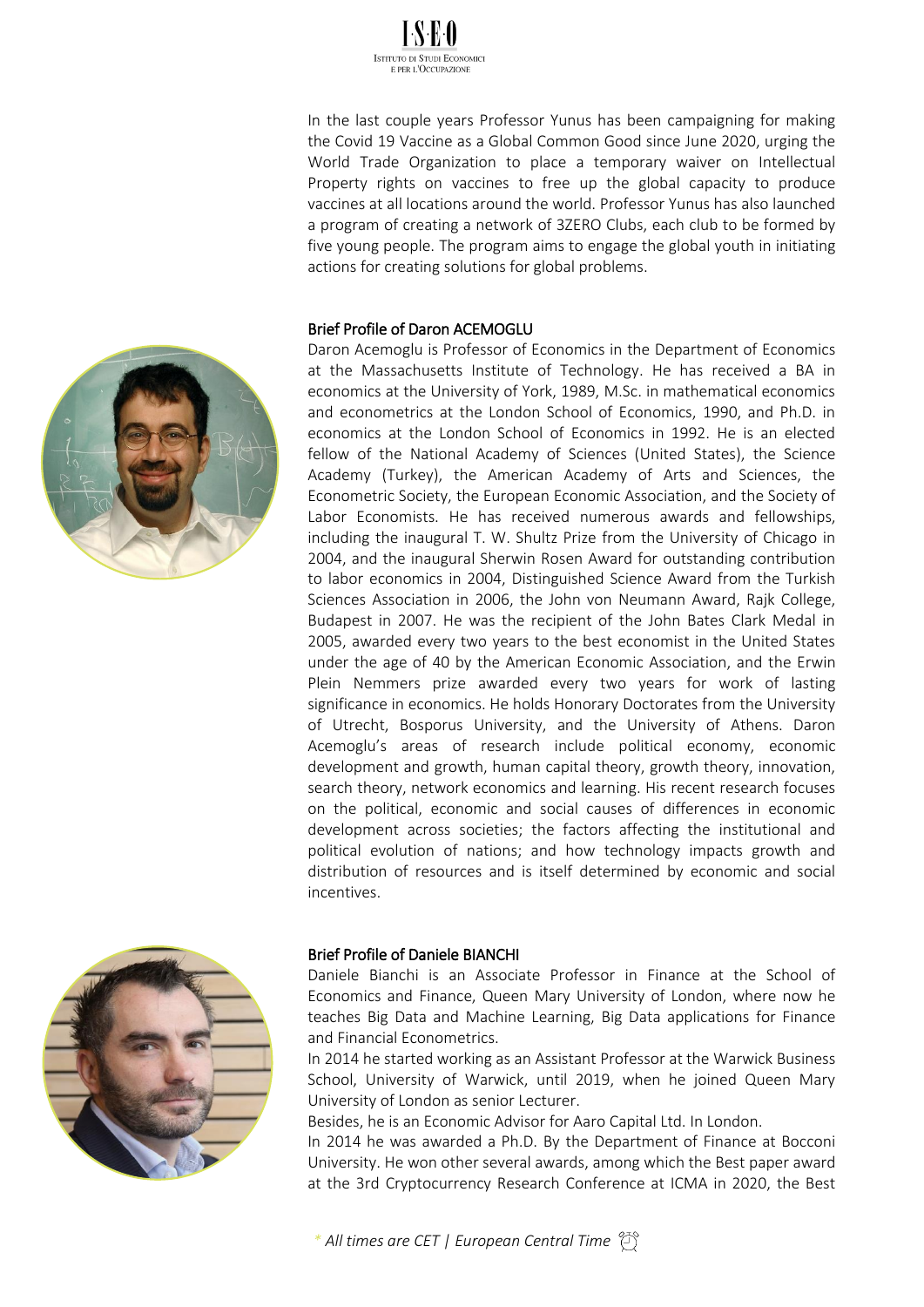

paper award at FMA Consortium on Factor Investing in Cambridge in 2019 and the PhD Teaching Award at Warwick Business School in 2018.

Bianchi's main research interests are Macro-finance, empirical asset pricing, financial econometrics, machine learning, cryptocurrency markets and digital currencies. His research has been presented at conferences organized by the American Economic Association (AEA), the American Finance Association (AFA), National Bureau of Economic Research (NBER), the Econometric Society, the European Finance Association (EFA), the Royal Economic Society (RES), the European Economic Association (EEA), the Society for Economic Dynamics (SED), the Society for Financial Econometrics (sofie), and the Society for Financial Studies (SFS).

His publications include The Review of Financial Studies, the Journal of Econometrics, the Journal of Business and Economic Statistics and the Journal of Banking and Finance.

#### Brief Profile of Simone MANGANELLI

Simone Manganelli is head of the Financial Research division at the European Central Bank.

He holds a PhD in Economics at the University of California in San Diego, he has also obtained an Italian Doctorate at the University of Siena and BA in Economics at Bocconi University.

In 1994, he was awarded the Econometric analysis fellowship at the University of California and the Gold Medal for excellence in undergraduate studies in 1994 at Bocconi University. His research interests are Mathematical and Quantitative Methods, Financial Economics and Microeconomics. He began working at European Central Bank in 2000 as an economist.

Manganelli also has experience in teaching, as he has been Teaching Assistant both at the University of California and at Bocconi University. Professor Manganelli took part of conferences like the European Finance Association Meeting and the ECB Conference on Money Markets.

At the moment, he is working on several publications like "*The Risk Management Approach to Macro-Prudential Policy*", "*A novel Risk Management Perspective of Macro-Prudential Policy*" and "*Covid-19 and rural landscape: the case of Italy*", a study conducted to understand whether there is correlation between the number of infections and the different rural landscapes of Italy.



### Brief Profile of Gernot WAGNER

[Gernot Wagner](http://gwagner.com/) is a climate economist at Columbia Business School. His research, writing, and teaching [focus](https://gwagner.com/bio/preoccupations/) on climate risks and climate policy. Gernot writes the Risky Climate column for *Bloomberg Green* and has written four books: [Geoengineering: the Gamble,](https://gwagner.com/GtG) published by Polity (2021); [Stadt, Land, Klima](https://gwagner.com/books/stadt-land-klima/) ("City, Country, Climate"), published, in German, by Brandstätter Verlag (2021); *[Climate Shock](http://gwagner.com/books/climate-shock/)*, joint with Harvard's Martin Weitzman and published by Princeton (2015), among others, a Top 15 *Financial Times* McKinsey Business Book of the Year 2015, and Austria's Natural Science Book of the Year 2017; and *[But will the planet notice?](http://gwagner.com/books/but-will-the-planet-notice/)*. He taught [climate economics](http://gwagner.com/nyu-climate-economics/) and [policy](http://gwagner.com/nyu-economic-policy-analysis) at NYU, where he was a clinical associate professor at the [Department of Environmental Studies](https://as.nyu.edu/faculty/gernot-wagner.html) and

associated clinical professor at the [NYU Wagner School of Public Service.](https://wagner.nyu.edu/community/faculty/gernot-wagner)

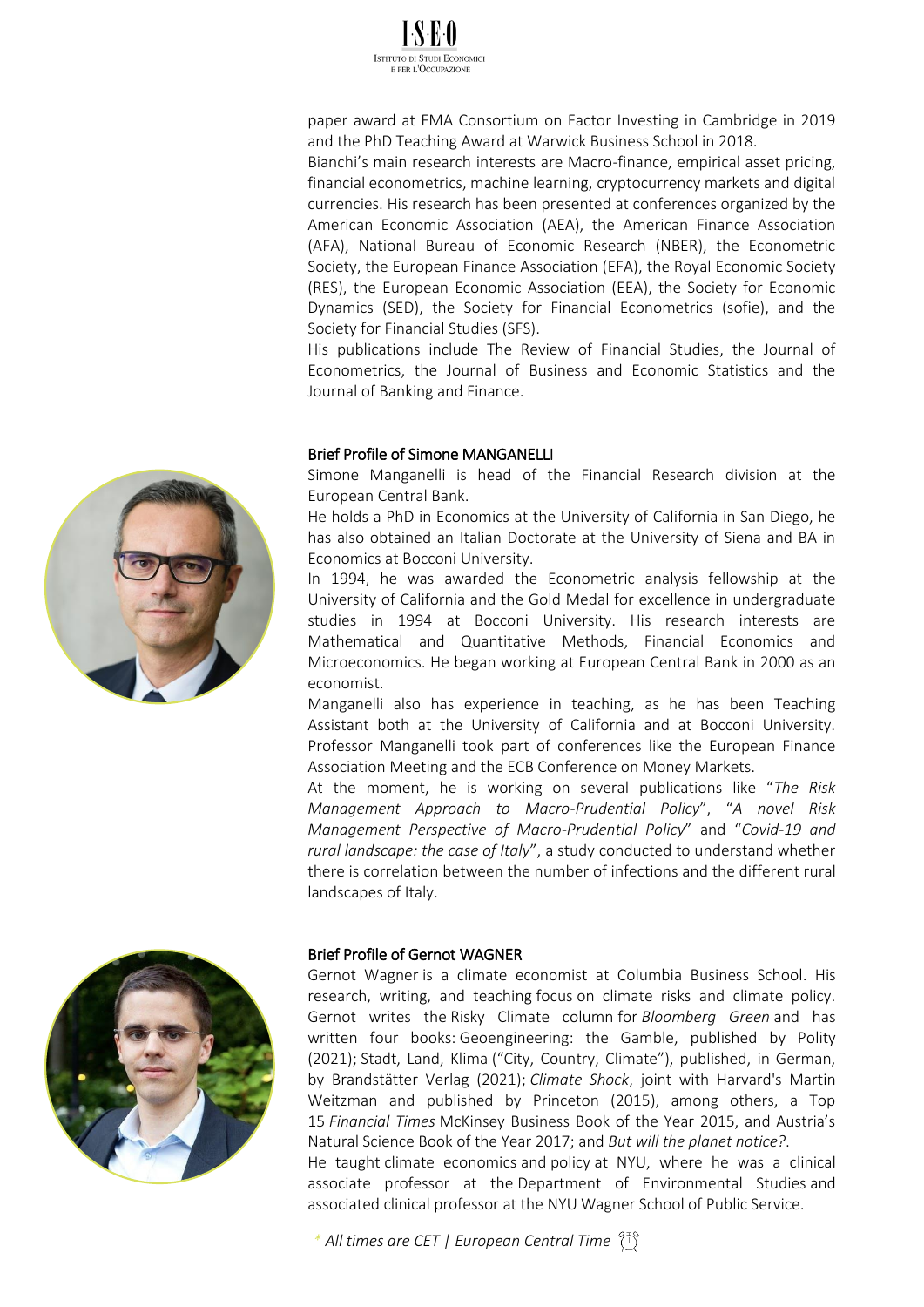

Prior to joining NYU, Gernot was the founding executive director of [Harvard's Solar Geoengineering Research Program](https://geoengineering.environment.harvard.edu/people/gernot-wagner) (2016 – 2019), a research associate at the Harvard John A. Paulson School of Engineering and Applied Sciences, and a lecturer on Environmental Science and Public Policy. Before Harvard, Gernot served as economist at the Environmental Defense Fund (2008 – 2016), most recently as lead senior economist (2014 – 2016) and member of its Leadership Council (2015 – 2016). He has taught at Columbia, Harvard, and NYU, and has been a term member of the Council on Foreign Relations. Born and raised in Amstetten, Austria, Gernot graduated from high school in his hometown before moving to the U.S. for college. He holds a joint bachelor's *magna cum laude* with highest honors in environmental science, public policy, and economics, and a master's and Ph.D. in political economy and government from Harvard, as well as a master's in economics from Stanford.

### Brief Profile of Robert WESCOTT

Robert F. Wescott is President of Keybridge. Dr. Wescott has more than 30 years of professional experience working on macroeconomic, financial, and public policy issues. Dr. Wescott holds a Ph.D. in Economics from the University of Pennsylvania. He served for four years as Special Assistant to the President for Economic Policy at the National Economic Council at the White House and as Chief Economist at the President's Council of Economic Advisers. As President Clinton's leading international economic advisor, he has been actively involved in the development of far-reaching policies, including those towards the G-7 countries, Russia, China, emerging economies and the international financial system in general. As Chief Economist at the Council of Economic Advisers he carried out the political analyzes and developed the macroeconomic forecasts of the Clinton Administration. From 1994 to 98 Dr. Wescott was Deputy Division Chief in the Research Department of the International Monetary Fund, where he did research on global economic risks and policy challenges. He also was an official in the Fund's European Department, where he was responsible for the Eastern European countries in transition. From 1982 to 93, he was Senior Vice President and Chief Economist at WEFA Group (today IHS Markit, Inc.), a private economic modeling and analysis firm, where he was responsible for all economic modeling, forecasting, and consulting operations. From 1989 to 1990 he lived in Japan, where he helped the University of Pennsylvania to establish the International Study Center for the Development of East Asia (ICSEAD) in Kitakyushu, besides, he was the first Research Director at the International Centre for the Study of East Asian Development. Between 1982 and 1993 he was Senior Vice President and Chief Economist at the WEFA Group (Wharton Econometric Forecasting Associates), a consulting and economic forecasting firm based in Philadelphia.



### Brief Profile of Michela NARDO

Michela Nardo, PhD in Economics, joined the European Commission in 2003. She is currently senior researcher at the Joint Research Centre in the Unit of Finance and Economics. Her expertise includes corporate finance and statistical analysis and modelling. She has been working since many years on the analysis of international financial flows and on capital markets union. She